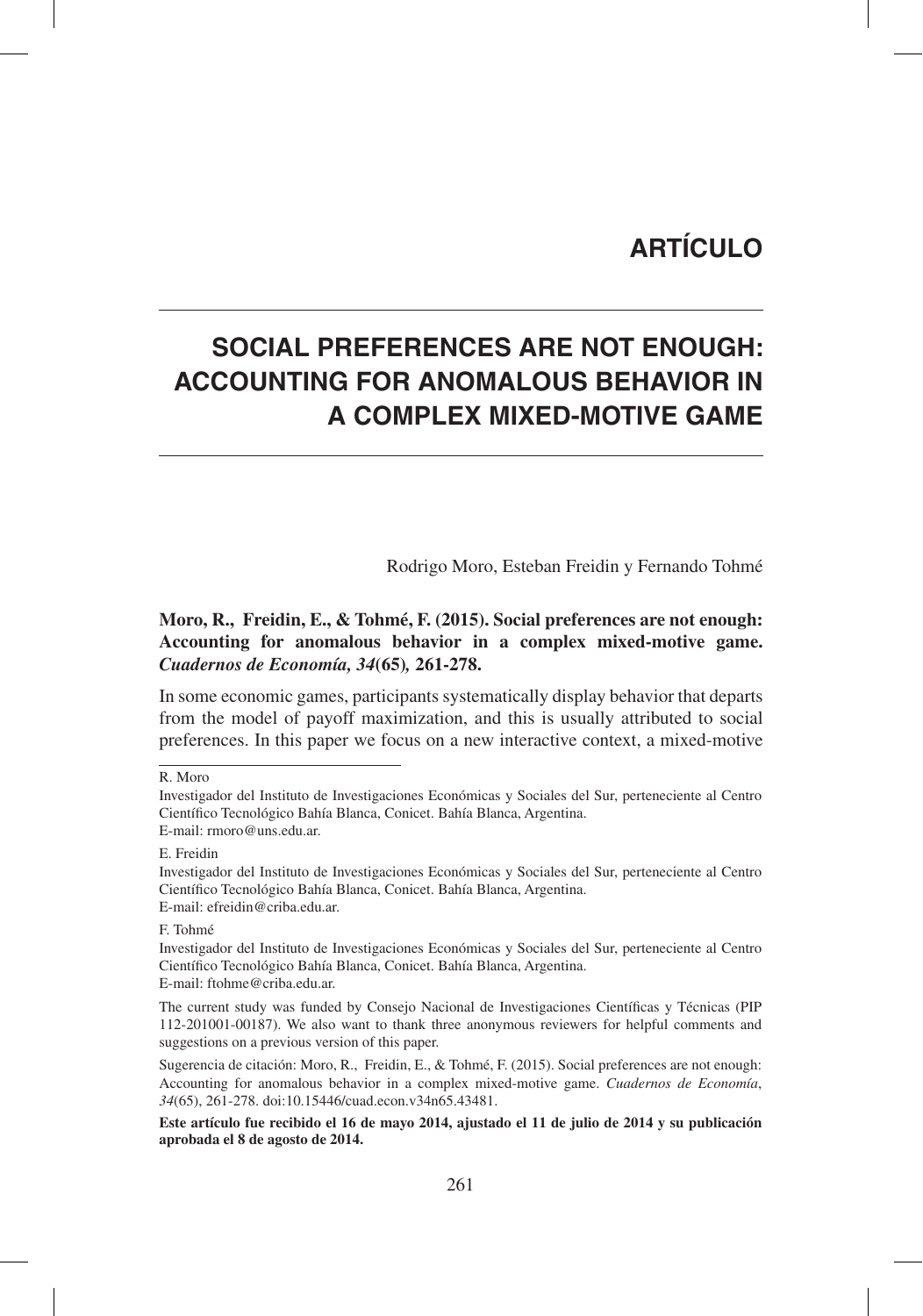game called "Alternative Traveler's Dilemma" (ATD). In this context, most participants choose strictly dominated strategies. Preliminary studies suggest the reason for such a tendency is that participants have social preferences, usually competitive in nature. The question is whether some cognitive factors should also be included in models that account for the tendency at stake. More specifically, we investigate whether participants neglect payoff maximization, that is, whether they fail to notice that, by pursuing some competitive goal, they are not maximizing their payoffs. We report the results of an experiment that supports this hypothesis. We conclude that in order to explain anomalous behavior in the ATD, and similar games, we need to study the cognitive factors that bound participants' strategies and understanding of the game.

**Keywords:** Mixed-motive games, anomalous behavior, social preferences, competition, cognitive factors, payoff-maximization. **JEL:** C7, C91.

#### **Moro, R., Freidin, E., & Tohmé, F. (2015). Las preferencias sociales no alcanzan: dando cuenta de elecciones anómalas en un juego complejo de motivos mixtos.** *Cuadernos de Economía, 34***(65), 261-278.**

En algunos juegos económicos el comportamiento de los participantes difiere de manera sistemática del modelo de maximización de pagos y esto es usualmente atribuido a preferencias sociales. En este artículo, nos enfocamos en un nuevo contexto interactivo, un juego de motivos mixtos llamado "dilema del viajero alternativo" (DVA). En este contexto, la mayoría de los participantes eligen estrategias estrictamente dominadas. Estudios preliminares sugieren que los participantes tendrían preferencias sociales, usualmente de naturaleza competitiva. La pregunta es si algún factor cognitivo debería ser también incluido en el modelo que explica la tendencia de elección en cuestión. Más específicamente, investigamos si los participantes son negligentes con respecto a la maximización de pagos; es decir, no se dan cuenta de que, al perseguir determinado fin competitivo, se están perdiendo de maximizar sus ganancias. Reportamos un experimento que soporta esta hipótesis. Concluimos que para explicar comportamiento anómalo en el DVA y juegos similares, se necesitan estudiar los factores cognitivos que limitan las estrategias y el entendimiento del juego por parte de los participantes.

**Palabras clave:** juegos de motivos mixtos, comportamiento anómalo, preferencias sociales, competición, factores cognitivos, maximización de pagos. **JEL:** C7, C91.

#### **Moro, R., Freidin, E., & Tohmé, F. (2015). Les préférences sociales ne suffisent pas : relation d'élections anomales dans un jeu complexe de motifs mixtes.** *Cuadernos de Economía, 34***(65), 261-278.**

Dans certains jeux économiques, le comportement des participants diffère systématiquement du modèle de maximisation de paiements, ce qui est généralement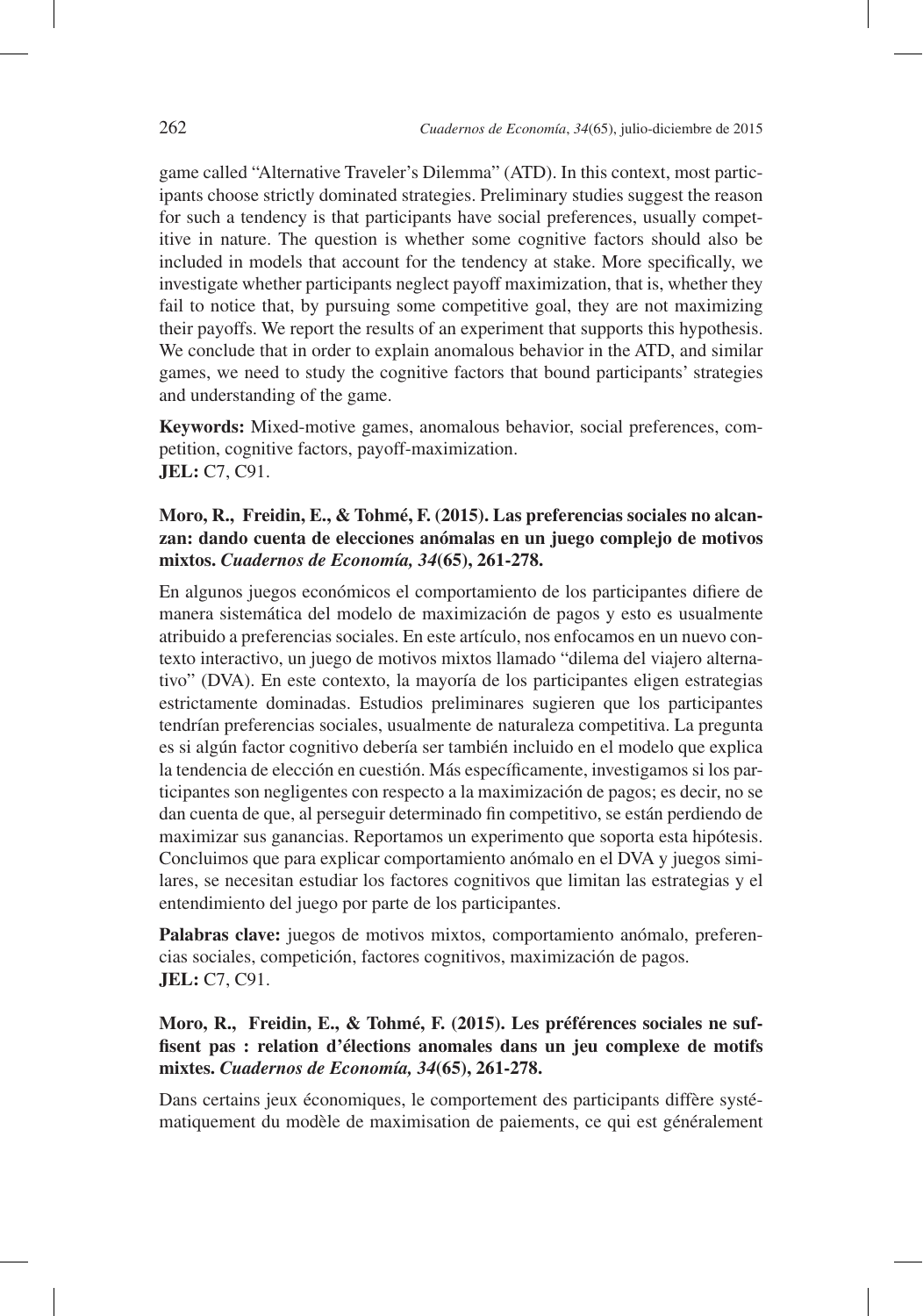attribué à des préférences sociales. Dans cet article, nous nous concentrons sur un nouveau contexte interactif, un jeu de motifs mixtes appelé « dilemme du voyageur alternatif » (DVA). Dans ce contexte, la majorité des participants choisissent des stratégies strictement dominées. Des études préliminaires suggèrent que les participants auraient des préférences sociales, généralement de nature compétitive. La question est de savoir si un facteur cognitif devrait également être inclus dans le modèle qui explique la tendance du choix en question. Plus particulièrement, nous recherchons si les participants sont négligents en ce qui concerne la maximisation des paiements ; c'est-à-dire qu'ils ne se rendent pas compte de ce que, à rechercher une fin concurrentielle particulière, ils perdent celle de maximiser leurs gains. Nous présentons une expérience qui confirme cette hypothèse. Nous concluons que pour expliquer le comportement anomal dans le DVA et des jeux équivalents, il convient d'étudier les facteurs cognitifs qui limitent les stratégies et la compréhension du jeu par les participants.

**Mots-clés :** jeux de motifs mixtes, comportement anomal, préférences sociales, compétition, facteurs cognitifs, maximisation de paiements. **JEL :** C7, C91.

#### **Moro, R., Freidin, E., & Tohmé, F. (2015). As preferências sociais não alcançam: Dando conta de eleições anómalas em um jogo complexo de motivos mistos.** *Cuadernos de Economía, 34***(65), 261-278.**

Em alguns jogos econômicos, o comportamento dos participantes difere, de maneira sistemática, do modelo de maximização de pagamentos e isto é usualmente atribuído a preferências sociais. Neste artigo, nos focamos em um novo contexto interativo, um jogo de motivos mistos chamado "dilema do viajante alternativo" (DVA). Neste contexto, a maioria dos participantes escolhem estratégias estritamente dominadas. Estudos preliminares sugerem que os participantes teriam preferências sociais, usualmente de natureza competitiva. A pergunta é se algum fator cognitivo deveria ser também incluído no modelo que explica a tendência dessa escolha. Mais especificamente, pesquisamos se os participantes são negligentes com relação à maximização de pagamentos; quer dizer, não percebem que, perseguindo determinado fim competitivo, estão deixando de maximizar os seus ganhos. Reportamos um experimento que sustenta esta hipótese. Concluímos que, para explicar o comportamento anómalo no DVA e jogos similares, é preciso estudar os fatores cognitivos que limitam as estratégias e o entendimento do jogo por parte dos participantes.

**Palavras-chave:** Jogos de motivos mistos, comportamento anómalo, preferências sociais, competição, fatores cognitivos, maximização de pagamentos. **JEL:** C7, C91.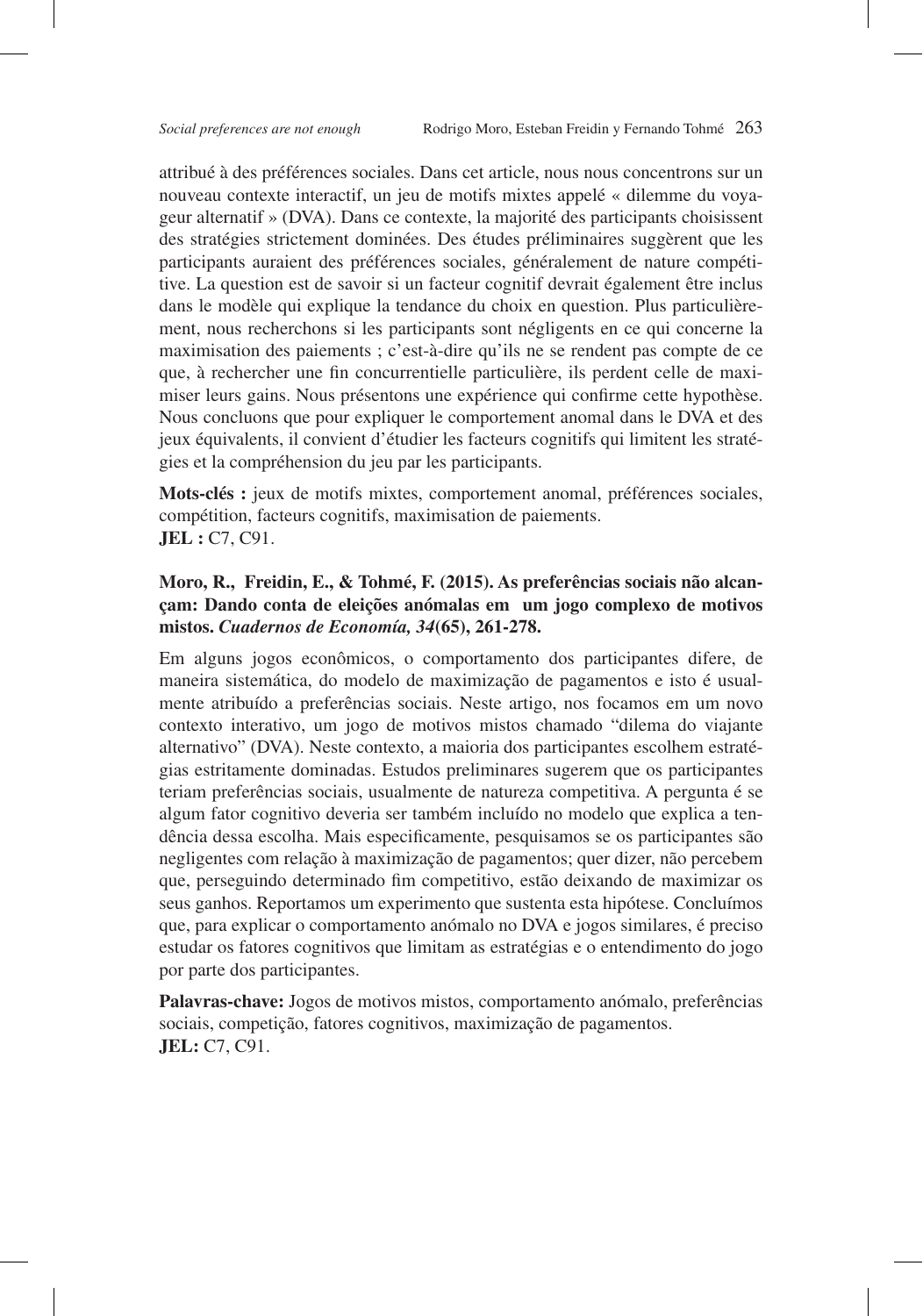# **INTRODUCTION**

In many interactive contexts, participants tend to behave in ways that are inconsistent with the standard model of selfish payoff maximization (Camerer, 2003; Colman, 2003). Researchers in the area of Behavioral Game Theory have used different strategies to try to account for these anomalous tendencies. Some authors have appealed to models that postulate limited levels of reasoning in games, such as the one-shot Beauty-Contest Game (Nagel, 1998). In addition, learning models have been frequently applied to explain decisions in games with several rounds (Camerer, Ho & Chong, 2002), whereas experimental economists have also relied on insights from cognitive psychology that feature framing effects, heuristics, memory availability, etc. in diverse decision contexts (a succinct review of all these strategies can be found in Camerer, 2006). Last, and of special interest for the present study, *social preferences* have become trendy in explaining participants' behavior in several games, such as the Public Goods Game, the Prisoner's Dilemma, the Trust game, or the Ultimatum game (*e.g.*, Eckel & Grossman, 1996; Fehr & Schmidt, 1999; Palacio & Parra, 2014; but also see Levitt & List, 2007 for a criticism). For example, consider the Ultimatum Game (UG). The UG is a game where two players have to divide an endowment given by the experimenter (*e.g.*, \$10). The first-mover has to make an offer (*e.g.*, \$7 dollars for himself and \$3 dollars for the other person). The second-mover either accepts the offer, in which case each earns the amount stipulated in the offer, or he or she rejects the offer, in which case each player earns nothing. If the amount offered by the firstmover is positive (even the minimal unity), rejecting the offer is a dominated strategy since it pays less than accepting it. However, second-movers tend to reject low offers (less than 20% of the endowment), and this has been attributed to a second-movers' negative reciprocity (Fehr & Fishbacher, 2002). There is no attempt in the literature to attribute behavior in the UG to a misunderstanding of the rules, since the game is fairly straightforward. The question is whether the same type of explanation (*i.e.*, exclusively based on social preferences) holds in more complex contexts. The problem is that in a more complex context, social preferences may interact with cognitive factors that influence the understanding of the situation (Devetag & Warglien, 2008). Particularly, we investigate whether an explanation only based on social preferences holds in a new context, a mixed-motive game that we called "Alternative Traveler's Dilemma" (ATD, hereafter; we describe the game in Section Two). In this context, the majority of participants tend to choose strictly dominated strategies. A preliminary study suggests that participants choosing dominated strategies have social preferences, usually competitive in nature. The question is whether the understanding of the situation should also be included in the explanation of the anomalous tendency. More specifically, we investigate whether participants choosing dominated strategies neglect payoff maximization, that is, whether they fail to notice that, by pursuing a competitive goal, they are not earning as much money as possible (hereafter referred to as the neglect hypothesis). We ran an experiment and found support for this possibility. Thus, we argue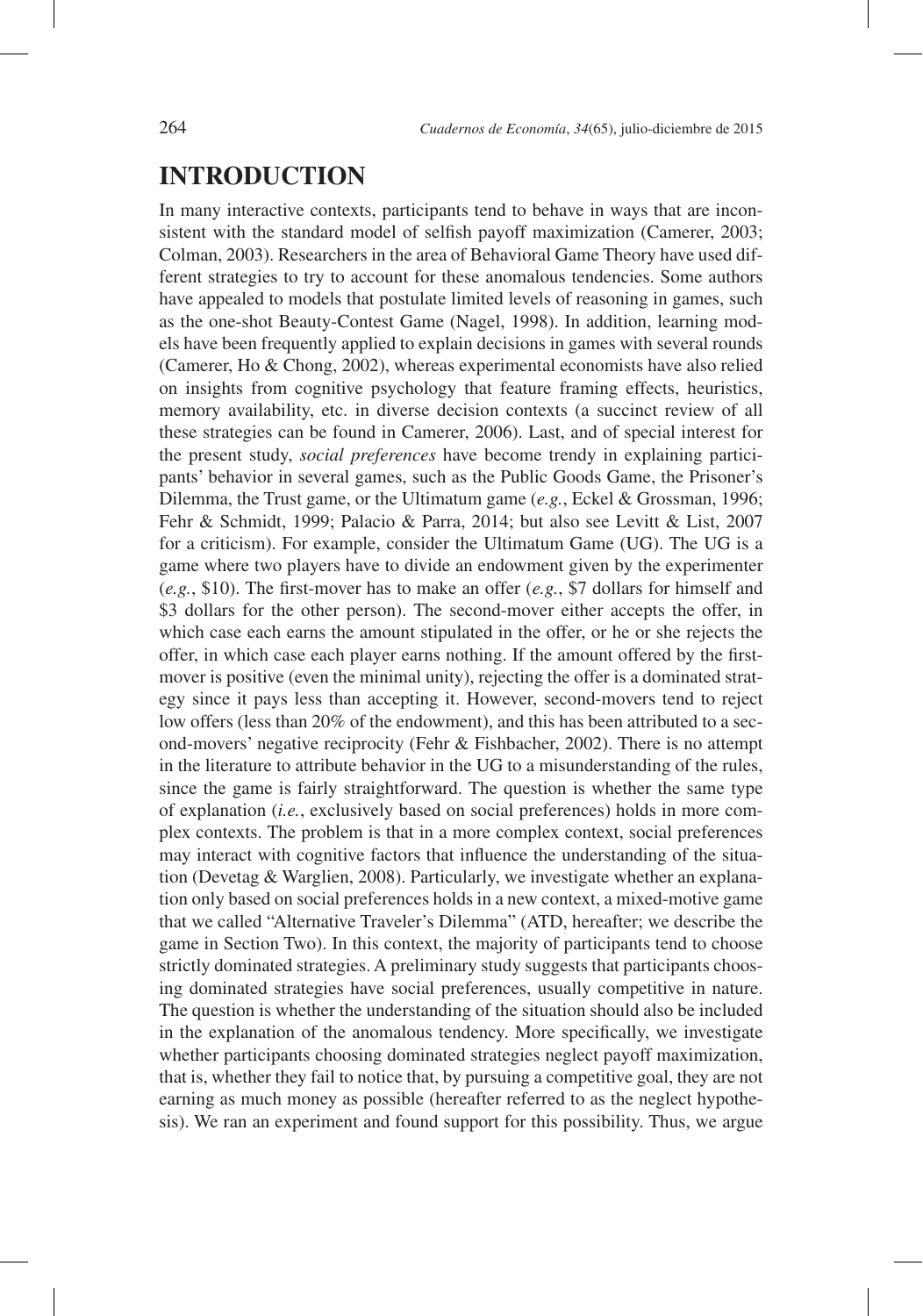that in order to explain anomalous behavior in the ATD and similar games, cognitive factors should also be taken into account.

Our paper is organized as follows. In the Section Two, we present the ATD and briefly mention the evidence pointing towards competitive motives in this game. In Section Three we report the experiment in which we test the neglect hypothesis. In Section Four, we discuss the results and propose possible theoretical links to other results in the literature. In Section Five, we present our conclusions.

# **THE ALTERNATIVE TRAVELER'S DILEMMA (ATD)1**

The context of decision at stake is the ATD that consists in the following game:

You and another person face the following situation:

- 1) You have to choose a single number between 180 and 300 (any extreme or intermediate number can be chosen).
- 2) The other participant has to do the same, but no communication is allowed between you two, so neither of you knows what number the other person chooses.
- 3) In the case you and the other person choose the same number, each of you receives exactly that amount.
- 4) In the case you and the other person choose different numbers, payments are delivered as follows:
	- a) The player who chooses the LOWER number receives that amount in \$ PLUS \$5.
	- b) The player who chooses the HIGHER number receives that amount in \$ MINUS \$5.What number do you choose?

Notice that, for example, playing 300 gives you a minimum of \$295, while playing 289 may give you a maximum of \$294. Thus, the strategy 300 strictly dominates 289. In greater detail, this game has no equilibrium in pure strategies, but all the strategies in the range 180-289 are strictly dominated by at least one strategy in the range 290-300. Thus, if a participant wants to maximize her profit, she should not play a strategy lower than 290. To see this point more clearly, suppose that one incorrectly thinks that 300-300 is an equilibrium: this is not true because if the other player chooses 300, one can maximize his/her own profit by choosing

<sup>&</sup>lt;sup>1</sup> The reason behind the name "Traveler's Dilemma" (TD) is that Basu (1994), the proponent of the original TD, illustrates the game with the story of two travelers who, returning from a remote island, find that the airline has damaged the identical antiques that each had purchased. Thus, an airline manager designs the TD to decide how to compensate the travelers. In the original (*i.e.*, Basu's) version, payments are made as a function of the lowest value chosen, while in our alternative version, payments are made as a function of the value each player chooses.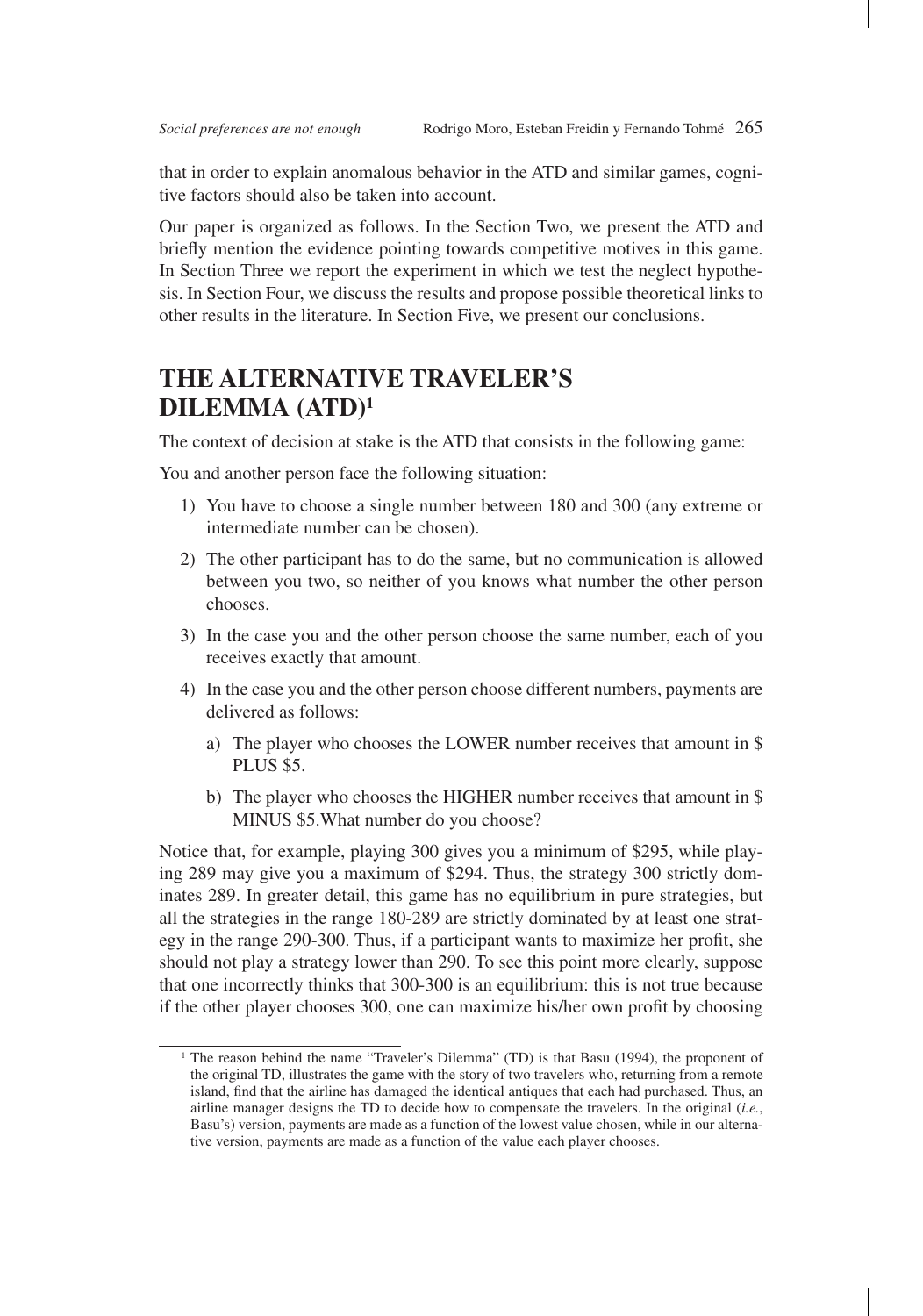299; and the best response to 299 from the other player is to play 298, and so on. However, there is a breaking point at 290. If one believes the other player chooses 290, one is better off by choosing 300 (since one obtains \$295), rather than choosing 289 (where one obtains \$294).

A nice feature of the ATD, in contrast with other mixed-motive games, is that it lacks the typical paradoxical character of this type of game. In general, mixedmotive games (such as the Prisoner's Dilemma, Public Good games, the original Traveler's Dilemma) have an equilibrium in pure strategies that are Pareto-dominated, creating a conflict between individual gain and social benefits. The ATD does not have any equilibrium in pure strategies, so it does not have such a feature. There is also an additional difference from the original TD. In the original TD, the recommendation from Game Theory is that both players choose the minimal value (*i.e.*, 180 in the current setting), and it has been argued that this goes against our intuition of rational decision-making (Basu, 1994). This criticism is supported by experiments with university students (Rubinstein, 2007), and with experts in Game Theory (Becker, Carter & Naeve, 2005), in which most participants tend to choose high values. For the ATD, in contrast, the recommendation from Game Theory is just to play a number in the dominant range, which will be a high value.

The ATD also bears a strong resemblance to Arad and Rubinstein's (2012) 11-20 money request game, designed to study k-level reasoning. In this game, two players choose a value in the range 11-20. Each player receives the amount he or she requests and also receives an additional \$20 if he or she asks for exactly one unit less than the other player. Thus, both games pay money as a function of what each player claims, and there is a prize for undercutting the other player's choice. But they also differ in a very important aspect: ATD has dominated strategies, while the 11-20 game lacks them. Since the 11-20 game has been designed to test the presence of k-level reasoning, this feature is crucial for the characterization of the 0-level of non-strategic choices. While in the 11-20 game this could be easily captured by any salient feature of the game (it is natural to assume that it is the highest value that can be chosen), in the ATD it is no longer obvious: rather it will require the ability of L0-type players to eliminate dominated strategies, which, as we will see, is the very point of our study. Nevertheless, once in the 300-290 range, since no action there dominates any other in the range, the situation becomes clearly more like the 11-20 game. Thus, we will compare our results within this range with the results by Arad and Rubinstein (see our Discussion Section below).

Going back to our game, in a preliminary study (Freidin, Moro, Auday & Tohmé, 2011); we found that an important proportion of participants (between 52 and 65%) chose dominated strategies in the ATD, that is, strategies in the range 180- 289. The key question is, of course, how to explain this tendency. An important clarification should be made before we continue. We are interested in explaining underlying motivations behind subjects' intuitive and heterogeneous choices and thus we focus on initial play (see Brañas-Garza, 2011 for a similar point in the context of an experimental study on the original TD).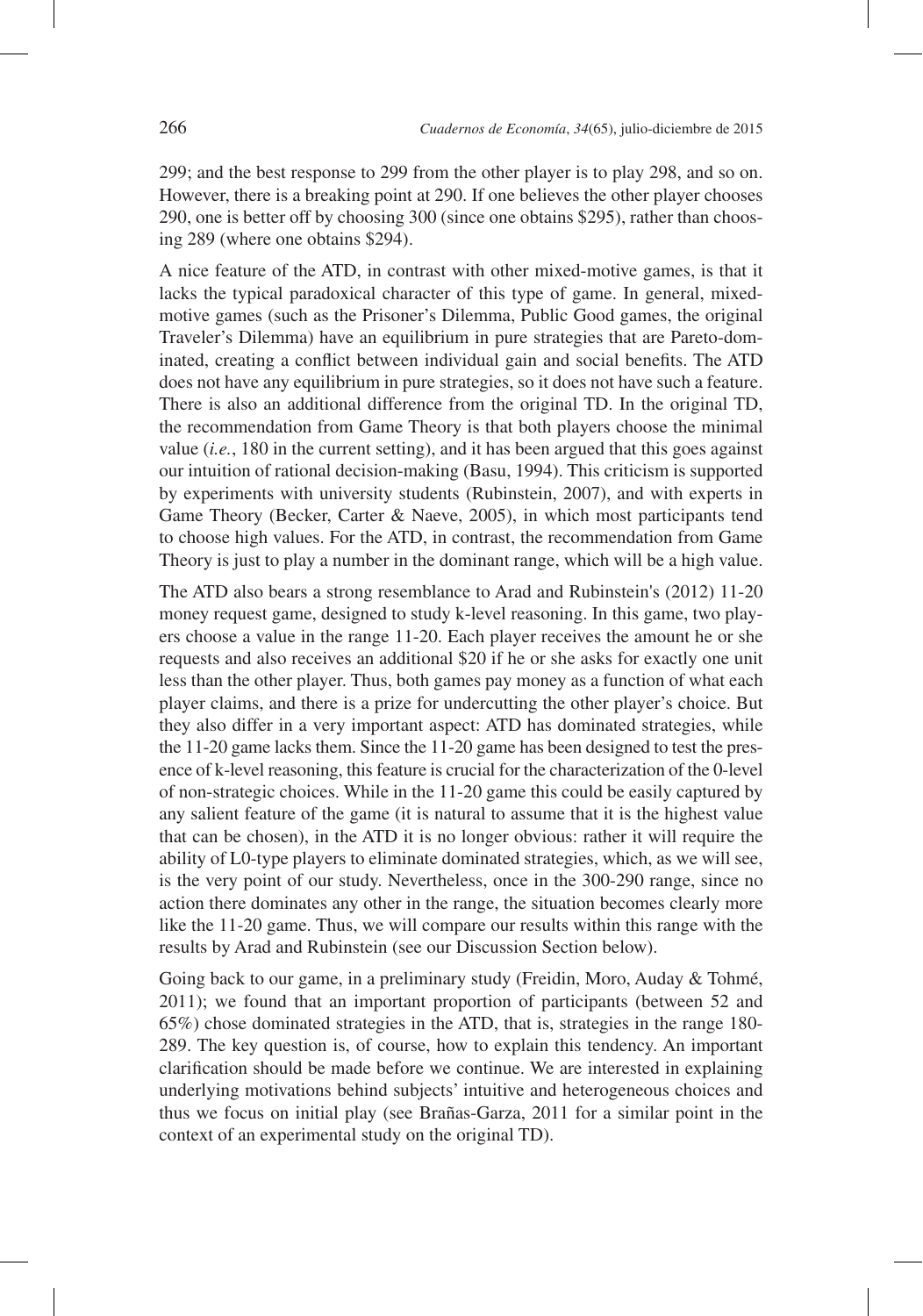A suggestion about motivations behind responses in the ATD came to us from our preliminary study where we asked participants ( $N = 48$ ) to list all the thoughts that came to mind while making the decision. Almost all participants mentioned the goal or goals they were pursuing with their choices. However, we found an important difference: those who played *dominant* strategies tended to mention the goal of maximizing profit, whereas those who played *dominated* strategies tended to mention other goals, most of which were competitive in nature (*e.g.*, winning the bonus, avoiding the penalty, or defeating the other person). Thus, by trying to satisfy a competitive goal, participants may have lowered their chosen responses to the point of reaching the zone of strictly dominated strategies. The key question is, then, whether those participants were aware that they were failing to earn as much money as possible.

## **EXPERIMENT**

### **General Purpose and Main Strategy**

As previously suggested, one may attempt to account for the tendency to choose dominated strategies in the ATD by following two different strategies. On the one hand, one could explain the tendency at stake by appealing *only* to social preferences. That is, participants who choose dominated strategies simply prefer satisfying an alternative goal (*e.g.*, defeating the other person) rather than maximizing their own profit (social preference hypothesis). On the other hand, one may attempt to *include* a cognitive factor in the explanation. More specifically, we propose that many participants neglect payoff maximization, that is, they fail to realize that, by pursuing an alternative goal, they are *not* maximizing their payoff (neglect hypothesis). Additionally, we postulate that many participants prefer to maximize their profits rather than to satisfy other goals. Thus, following the neglect hypothesis, we predict that if participants somehow become aware of their failure to maximize their selfish profit, they would tend to switch to dominant strategies.

We designed our experiment to test the neglect hypothesis. Our treatment condition involved an exercise whose solution exposed the fact that sometimes participants cannot maximize profit and satisfy a competitive goal *at the same time* in the ATD. In other words, our treatment condition was intended to minimize the possibility that participants did not pursue payoff maximization without being aware of it. Thus, if participants choose dominated strategies partially because they neglect payoff maximization, noticing the distinction between goals should elicit a change towards profit maximization, that is, they should choose strategies significantly higher than participants unaware of such a distinction. In contrast, if participants either do not neglect payoff maximization, or even if they do, they still prefer an alternative goal (*e.g.*, competitive in nature), the distinction between goals should have no effect on their response to the ATD.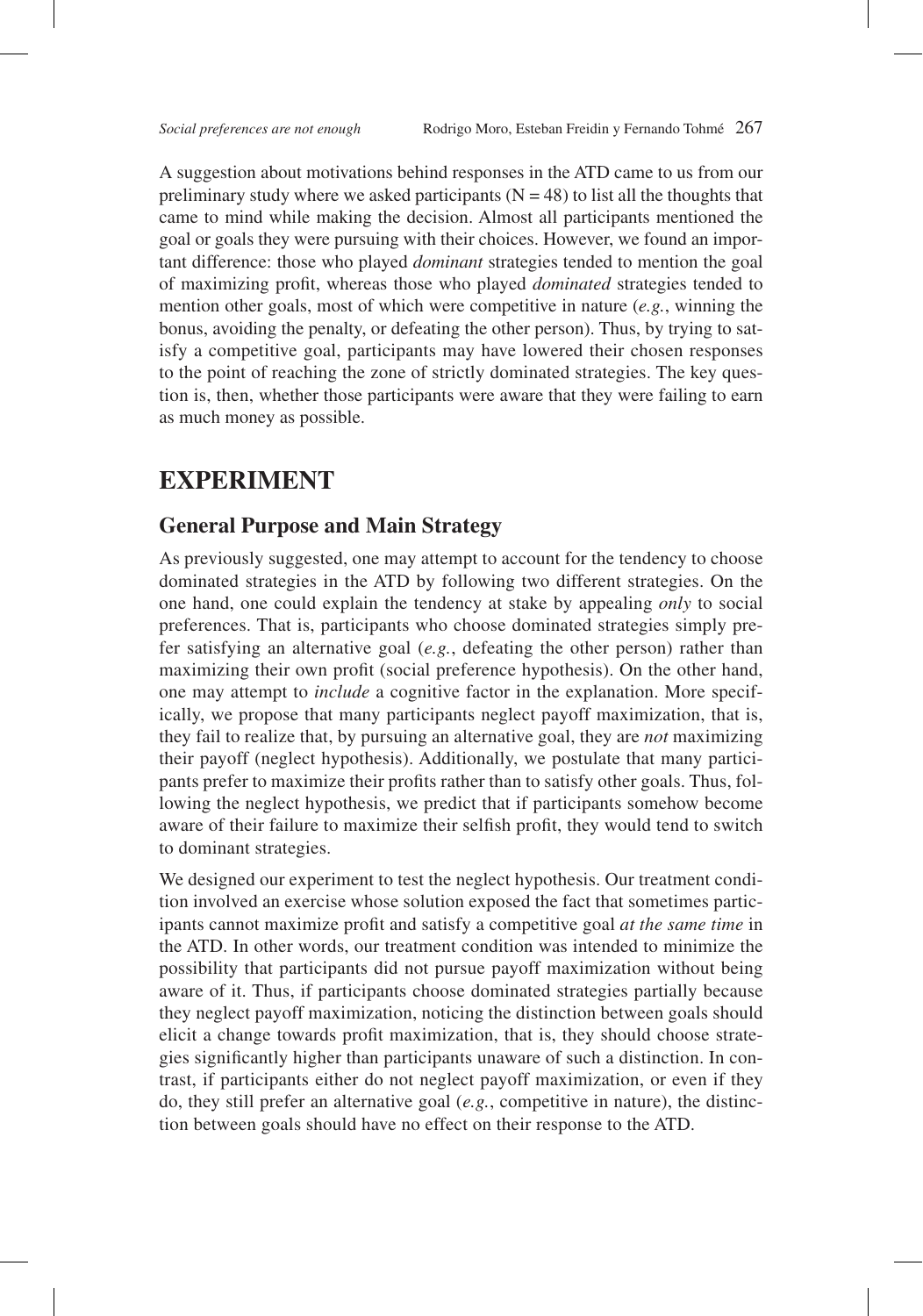### **Materials and Design**

The booklet contained several tasks (the complete design can be seen in Table 1). Each task was presented in a different page together with a reminder of the ATD rules (all material was presented in Spanish and payoffs were presented by using Argentinean currency). The first task was a *classification exercise*. Classification exercises were the same as the ATD, except that the number chosen by the other person was known (the numbers were randomly picked from the 240- 260 range because that was the modal response in preliminary studies; Freidin *et al.,* 2011). For example, participants were asked:

If you participate in a situation with the rules mentioned above and you know that *the other person is going to choose the number 240*, what value would you choose?

Classification exercises allowed us to classify participants into profit-maximizers (those who chose 300), and non-maximizers (those who chose any number lower than 300). The detection of profit-maximizers from the start was crucial since we expected their responses to remain unaffected by our treatment. In other words, the initial classification problem allowed us to focus on our group of interest, that is, the one composed only of people who choose strictly dominated strategies. The second task contained the treatment condition: half of the participants received three exercises that distinguished between the goals of maximization and competition (*distinction exercises*, see panel A of Table 2), and the other half received three structurally equivalent exercises, the solutions of which *did not* show the potential incompatibility between goals (*non-distinction exercises*, see panel B of Table 2). The idea was that distinction exercises made it salient that certain options, which allow you to win the prize, do not maximize your monetary payoff. In the third task, participants played the ATD. Next (task four), there was another classification exercise but with a number different from task one. The prediction from the neglect hypothesis is, again, that distinction exercises should move participants' responses in these classification exercises towards maximization (in comparison with non-distinction exercises). In other words, distinction exercises should elicit responses to classification exercises significantly higher than the ones elicited by non-distinction exercises. In the fifth task, the group that had solved distinction exercises in the second task was presented with non-distinction exercises and vice versa; the group that had solved non-distinction exercises in the second task was presented with distinction exercises. Finally, the sixth and last task was a classification exercise (again, featuring a value different from the previous classification exercises). The prediction from the neglect hypothesis is that distinction exercises, whenever presented, would increase the average response to both the ATD and classification exercises.

It is worth noting that distinction and non-distinction exercises also played another role in the procedure: they allowed the detection of individuals who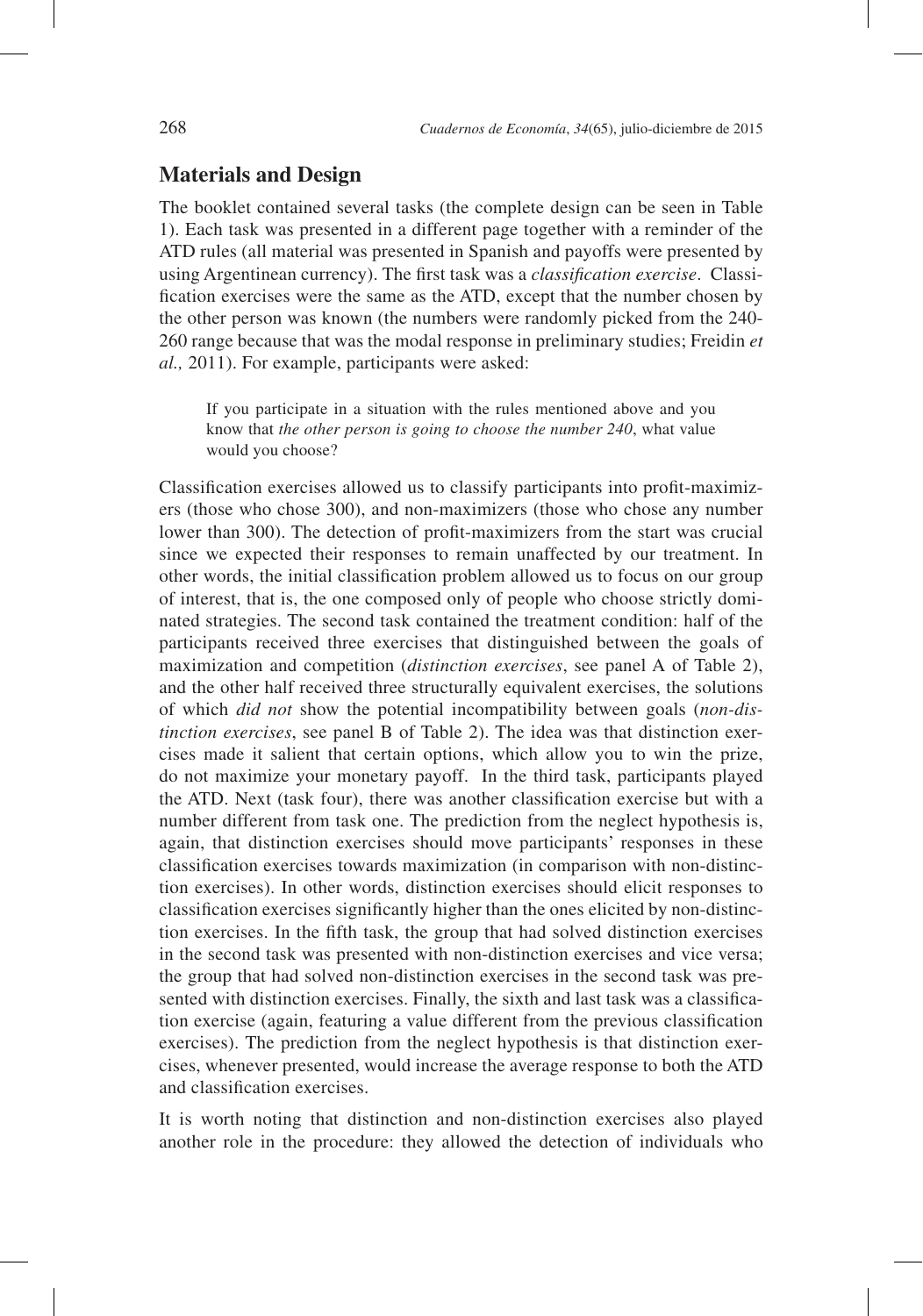misunderstood the payoff rules of the ATD. Each exercise involved two questions, and each participant responded to three distinction and three non-distinction exercises in the whole booklet (*i.e.*, twelve questions in total). We established a criterion to distinguish those who seemingly understood the payoff rules of the ATD from those who did not: to be classified as understanding, a participant had to respond correctly to at least four (out of six) distinction, and four (out of six) nondistinction questions (*i.e.*, a majority of correct responses in both types of questions). Booklets from participants who did not meet this criterion were discarded.<sup>2</sup>

### TABLE 1. EXPERIMENTAL DESIGN

| Task   | <b>Condition</b>          | <b>Condition</b>          |  |
|--------|---------------------------|---------------------------|--|
| number | $D \rightarrow ND$        | $ND \rightarrow D$        |  |
|        | Classification exercise   |                           |  |
|        | Distinction exercises     | Non-distinction exercises |  |
|        | <b>ATD</b>                |                           |  |
|        | Classification exercise   |                           |  |
|        | Non-distinction exercises | Distinction exercises     |  |
|        | Classification exercise   |                           |  |

Source: Own elaboration from our study.

#### TABLE 2. AN EXAMPLE OF A DISTINCTION EXERCISE (a) AND AN EXAMPLE OF A NON-DISTINCTION EXERCISE (b)

(a) *Assuming that the other person is going to choose the number 243,* 

| (Mark with an "X" the correct answer)            | 240 | 280 |
|--------------------------------------------------|-----|-----|
| Which option allows you to win the AR\$ 5 bonus? |     |     |
| Which option allows you to win more money?       |     |     |

(b) *Assuming that the other person is going to choose the number 236,* 

| (Mark with an "X" the correct answer) $\vert$    | 235 | 239 |
|--------------------------------------------------|-----|-----|
| Which option allows you to win the AR\$ 5 bonus? |     |     |
| Which option allows you to win more money?       |     |     |

Source: Own elaboration from our study.

<sup>&</sup>lt;sup>2</sup> The justification for this determination is that participants who do not understand payoff rules are probably just playing a different game, so their responses will not be informative for finding out how participants behave in our game of interest, *i.e.*, the ATD.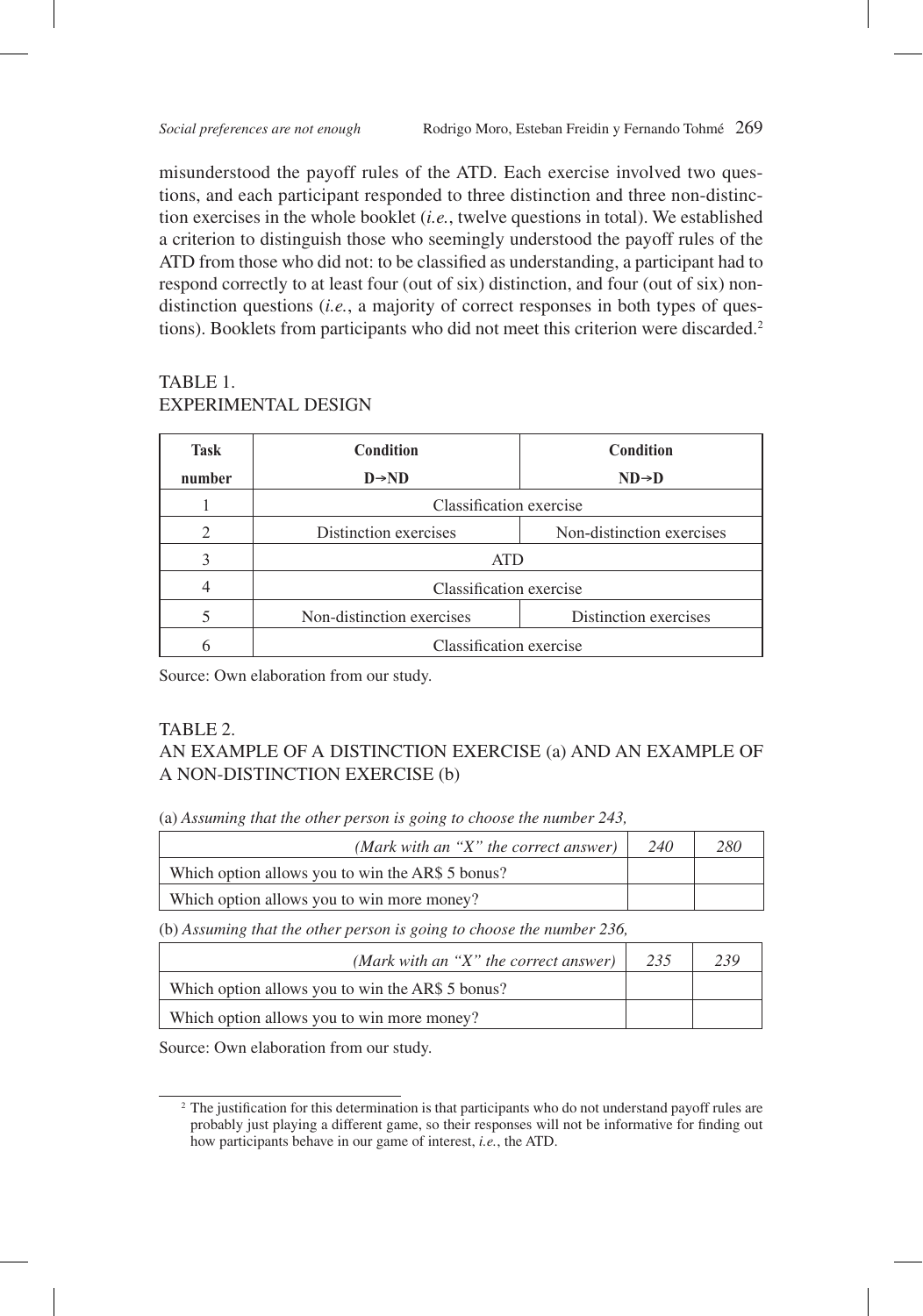### **Procedure**

The experiment was run in four independent sessions and a total of 331 participants were involved. Participants were undergraduate students in Accounting (two sessions), Law, and Agricultural Engineering, taking courses during the first semester of 2010 at the Universidad Nacional del Sur, Bahía Blanca, Argentina. Participants were recruited in the classroom where the experimental session was run. We ran three sessions with real monetary payoffs  $(N = 231)$ and the fourth (Accounting) with hypothetical payoffs ( $N = 100$ ). As we mentioned before, in each session, participants were randomly assigned to one of two condition orders: Distinction exercises  $\rightarrow$  Non-Distinction exercises (hereafter D $\rightarrow$ ND; N = 167) and Non-Distinction exercises  $\rightarrow$  Distinction exercises (hereafter ND $\rightarrow$ D; N = 164).

As the sequence of tasks was crucial in the present design (see Table 1), participants were not allowed to modify responses in previous pages of the booklet. There was no time restriction (each session took approximately 20-25 min). Students were told that: 1) after all participants of their group turned in the completed questionnaires, we would select one of them at random; 2) we would check the answers to questions on pages two and five (*i.e.*, the distinction and non-distinction exercises), and, if at least one answer was wrong, we would discard that questionnaire and select another one until finding one with all correct responses (the intention of this step was to motivate participants to pay close attention to these questions and respond to them correctly); 3) we mentioned that the author of the chosen questionnaire would throw a six-sided dice which would determine the exercise number from which to infer his or her corresponding payoff (that payoff was immediately obvious for classification exercises  $-i.e.,$  tasks one, four, and six— which already provided the other participants' responses to the ATD; but in the event that task three was drawn (the ATD), we would compare the person's response against the response from a randomly picked questionnaire from the group. We pointed out that we would not reveal the name of the person who filled in the second questionnaire; and last, 4) we announced that we would pay the chosen participant according to the rules of the game before ostentatiously showing the money.<sup>3</sup> After explaining the procedure, we handed in the booklets. Once every participant had returned his or her booklet to the experimenter, we did the ballot and paid the selected participant as promised. In the first session (Accounting) the selected student received AR\$ 245, and in the second and third sessions (Agricultural Engineering and Law, respectively) the selected students received AR\$ 295 each.

<sup>&</sup>lt;sup>3</sup> It is worth mentioning that the money involved (a range of AR\$ 180-300) was a sizable amount of money for an undergraduate student in Argentina at the time of the study. To give the reader an idea, a lunch combo in the university cafeteria cost around AR\$ 15 at that time.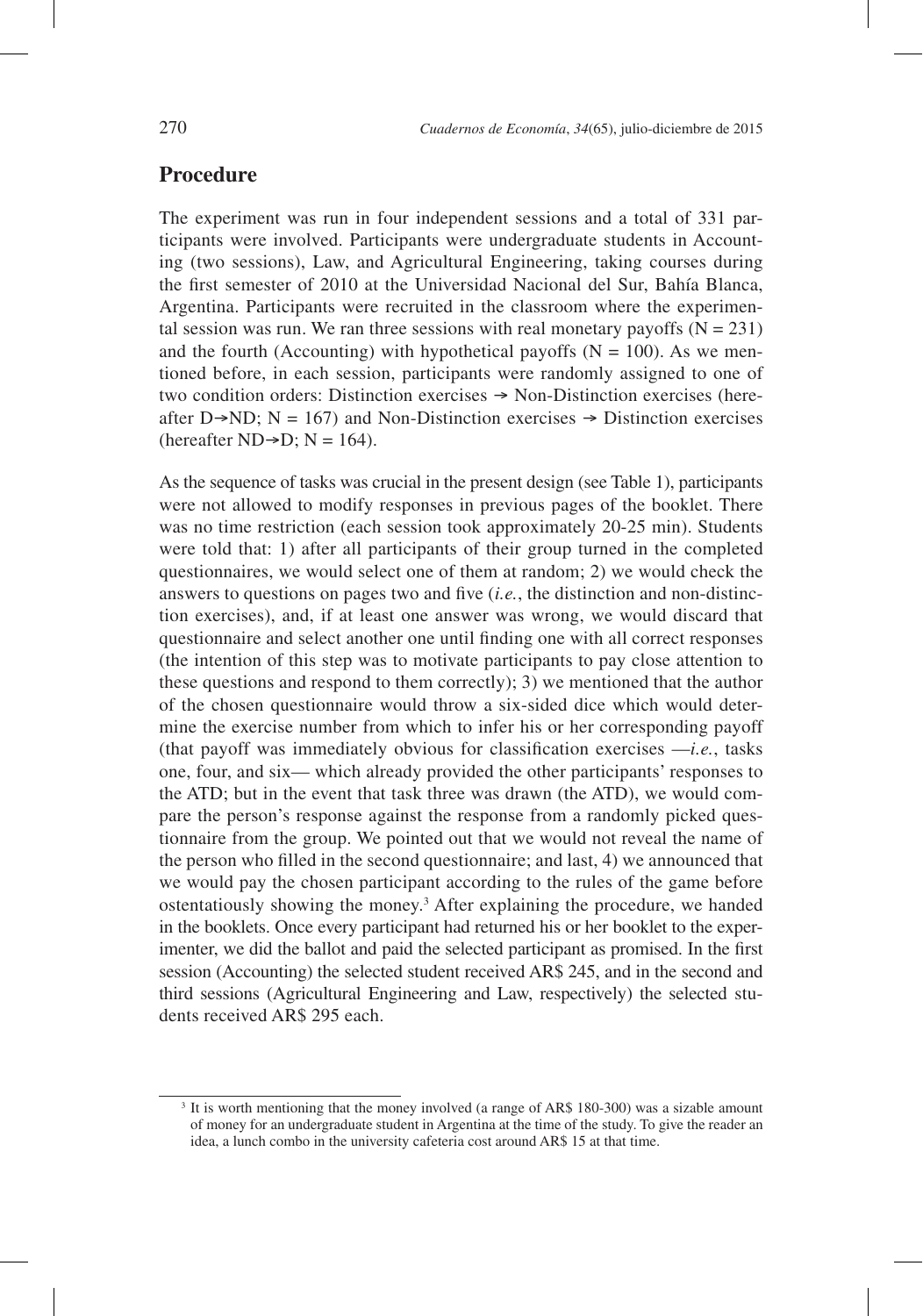### **Dependent Measures and Statistical Analyses**

Responses to the ATD and ATD-like exercises do not usually show a normal distribution; hence we analyzed data with nonparametric statistics. We used *Mann-Whitney U* tests to make comparisons between both the hypothetical- and real-payoff sessions, and between conditions  $D\rightarrow ND$  and  $ND\rightarrow D$ . When comparing case frequencies in any response category (*e.g.*, profit maximization response) between sessions or conditions, we used *Fisher's exact* test. For within-subject comparisons we used *Wilcoxon Matched Pairs* test. In the case of tasks one, four, and six (*i.e.*, classification exercises), the difference between the participant's response and the number given in the exercise (*i.e.*, the other participant's response) was used as dependent variable. The  $\alpha$  value was set at 0.05.

#### **Results**

First, it was important to assess whether running sessions with or without real monetary payoffs had any detectable effect on participants' responses. From the 100 participants in the session with hypothetical payoffs, 92 (92%) passed the criterion of understanding the payoff rules of the ATD; while from the 231 participants in sessions with real payoffs, 202 (87%) passed that criterion. Thus, the real versus hypothetical incentive apparently had no effect on the amount of errors in distinction and non-distinction exercises from where game understanding was inferred (*Fisher's exact* test, two-tailed  $P = 0.26$ ). Relative to the number of maximizers in exercise one (the first classification exercise; see Table 1), there were 36 (36%) in the hypothetical-payoff session, and 97 (42%) in real-payoff sessions (*Fisher's exact* test, two-tailed  $P = 0.33$ ). This last result means that the majority of participants gave strictly dominated responses to an ATD-like exercise, as it was also found in our preliminary study (Freidin *et al.*, 2011).

Maximizers in exercise one, and those participants who did not pass the understanding criterion were both discarded for subsequent analyses, unless otherwise stated. Therefore, 56 and 105 participants were left out in the hypothetical-payoff and real-payoff sessions, respectively. *Mann-Whitney U* tests comparing median responses in tasks one, three, four, and six (exercises two and five were the distinction and non-distinction exercises) showed no reliable difference between the hypothetical-payoff session and the real-payoff session (task one:  $Z = 0.74$ , *P* = 0.46; task three: *Z* = 1.29, *P* = 0.20; task four: *Z* = 0.46, *P* = 0.64; task six:  $Z = 1.41$ ,  $P = 0.16$ ). Based on this evidence, we pooled participants from the hypothetical-payoff session together with participants from real-payoff sessions to assess the predicted effects of the distinction and non-distinction exercises on ATD responses ( $N = 161$ ; condition D $\rightarrow$ ND,  $n = 76$ ; condition ND $\rightarrow$ D,  $n = 85$ ).

Second, it was crucial to show that participants in both conditions did not differ in their responses before applying the independent variable (*i.e.*, in task one). Indeed, that was exactly what we found: *Mann-Whitney U* test,  $Z = 0.86$ ,  $P = 0.39$ (see Figure 1).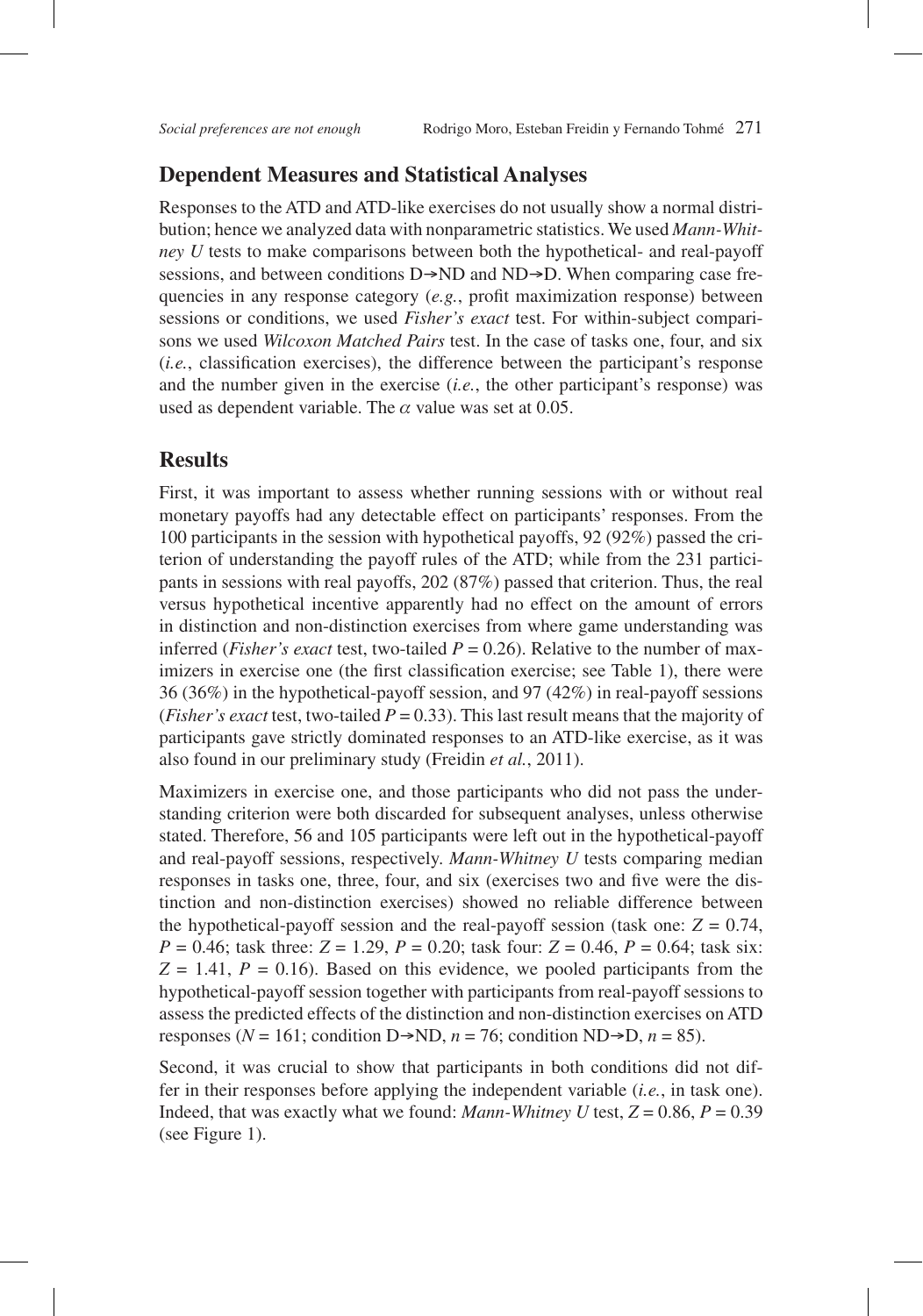#### FIGURE 1. MEAN RESPONSES TO CLASSIFICATION EXERCISES IN TASKS ONE, FOUR, AND SIX AS A FUNCTION OF CONDITION ORDER.



Note: In the order  $D\rightarrow ND$  (solid diamonds), participants experienced distinction exercises between tasks one and four, and non-distinction exercises between tasks four and six. In the order  $ND \rightarrow D$  (empty diamonds), participants experienced non-distinction exercises between tasks one and four, and distinction exercises between tasks four and six. Error bars denote  $\pm 1$  S.E.M;  $*$  p < 0.05.

Source: Own elaboration from our data.

The main prediction was, then, that responses to the ATD (task three in the booklet) should be higher after distinction exercises than after non-distinction exercises. Indeed, median responses to the ATD were higher after distinction exercises than after non-distinction exercises (*Mann-Whitney U* test,  $Z = 2.34$ ,  $P = 0.02$ ; see Figure 2). Moreover, the percentage of dominant responses in the ATD (*i.e.*, responses  $> 289$ ) was significantly higher after distinction exercises (68%, 52 out of 76) than after non-distinction exercises (54%, 46 out of 85): *Fisher's exact* test, *P* < 0.05. We obtained similar results when we analyzed only the responses to the ATD of participants who gave 100% correct answers to distinctions and non-distinction questions (*Mann-Whitney U* test,  $Z = 2.58$ ,  $P < 0.01$ ; percent of dominant responses, after distinction exercises, 71%, 45 out of 63; after non-distinction exercises, 53%, 39 out of 74; *Fisher's exact* test, *P* < 0.05).

In task four (the second classification exercise; see Table 1), responses after distinction exercises were significantly higher than responses after non-distinction exercises (*Mann-Whitney U* test,  $Z = 2.02$ ,  $P = 0.04$ ; see Figure 1), which was also predicted by the neglect hypothesis.4

<sup>4</sup> Notice that, *a priori,* playing against someone would be different than *imaging* oneself playing against someone, especially when competitive motivations could be involved: in the imaginative case, one would know that it is not actually competing against anyone. However, as it turns out, many participants behaved as if they were actually competing against a real person, even in the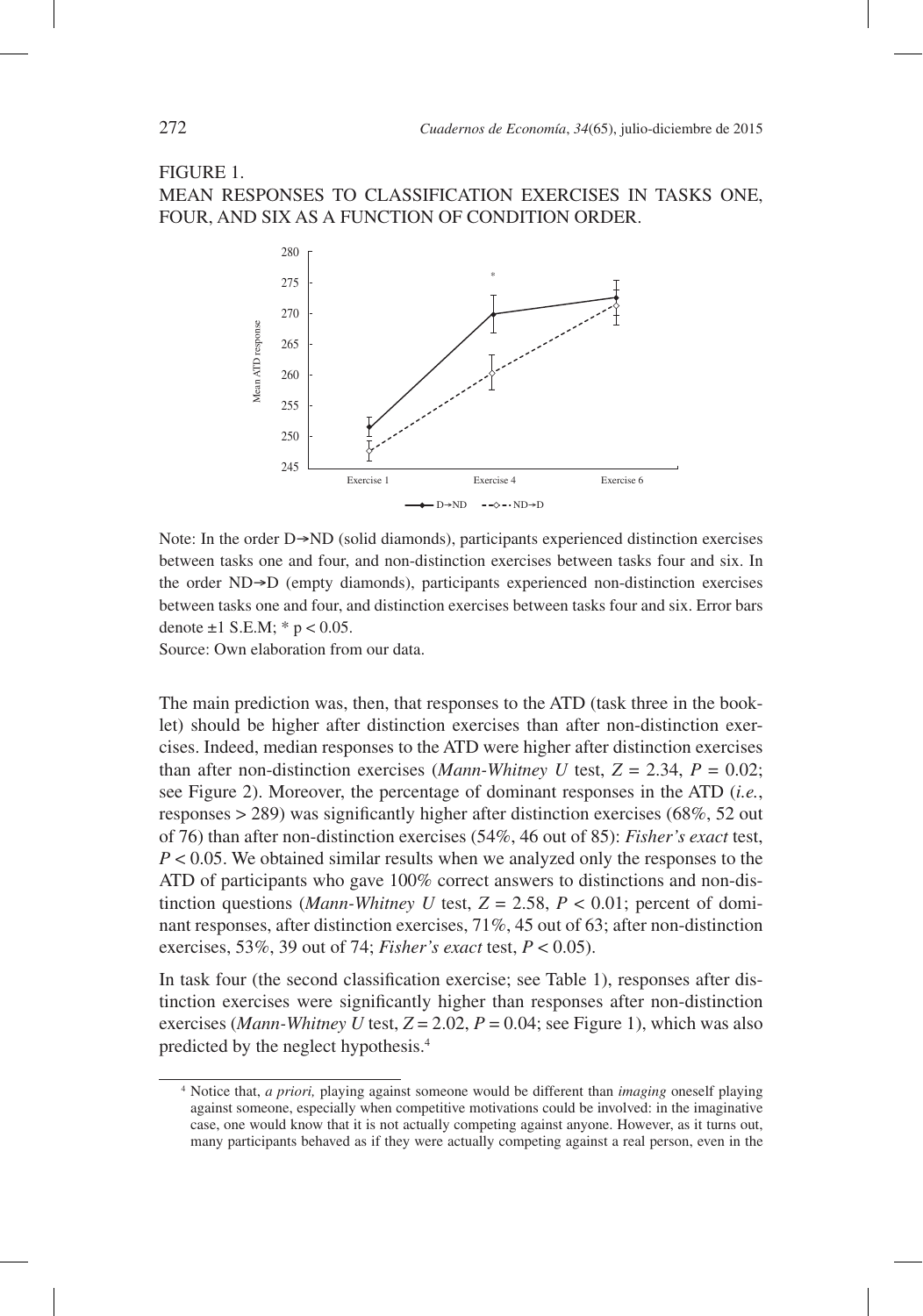We also expected an increment in responses from classification tasks four to six in the condition  $ND \rightarrow D$  because in between those tasks participants were presented with distinction exercises. As predicted, a significant increase from task four to six was found in condition ND $\rightarrow$ D but not in condition D $\rightarrow$ ND (*Wilcoxon Matched Pairs* tests,  $Z = 2.59$ ,  $P < 0.01$ ;  $Z = 0.76$ ,  $P = 0.44$ , respectively). Additionally, conditions did not significantly differ in their median responses to task six as can be seen in Figure 2 (*Mann-Whitney U* test, *Z* = 0.04, *P* = 0.96).

These results, taken together, clearly support the neglect hypothesis: Noticing the distinction between goals made participants move their responses towards maximization in both the ATD and the classification exercises.

### FIGURE 2. MEAN ATD RESPONSE (*I.E*., IN TASK THREE) AFTER SOLVING DISTINC-TION (D) OR NON-DISTINCTION (ND) EXERCISES



Note: Error bars denote  $\pm 1$  S.E.M.; \*  $p < 0.05$ . Source: Own elaboration from our data.

The reader may wonder about the treatment effect (if any) in those participants who maximized in exercise one. As expected, there was no significant effect, as these participants tended to keep maximizing in classification exercises and most gave dominant responses in the ATD. More precisely, from the 133 participants who gave maximizing responses in exercise one, 96% and 94% choose strategies within the dominant range of the ATD in conditions  $D \rightarrow ND$  and  $ND \rightarrow D$ , respectively.

imaginative case. That is, they sacrificed profit in order to win the prize and/or beat the other player. Nevertheless, it would be interesting to empirically test the difference between hypothetical and actual competition.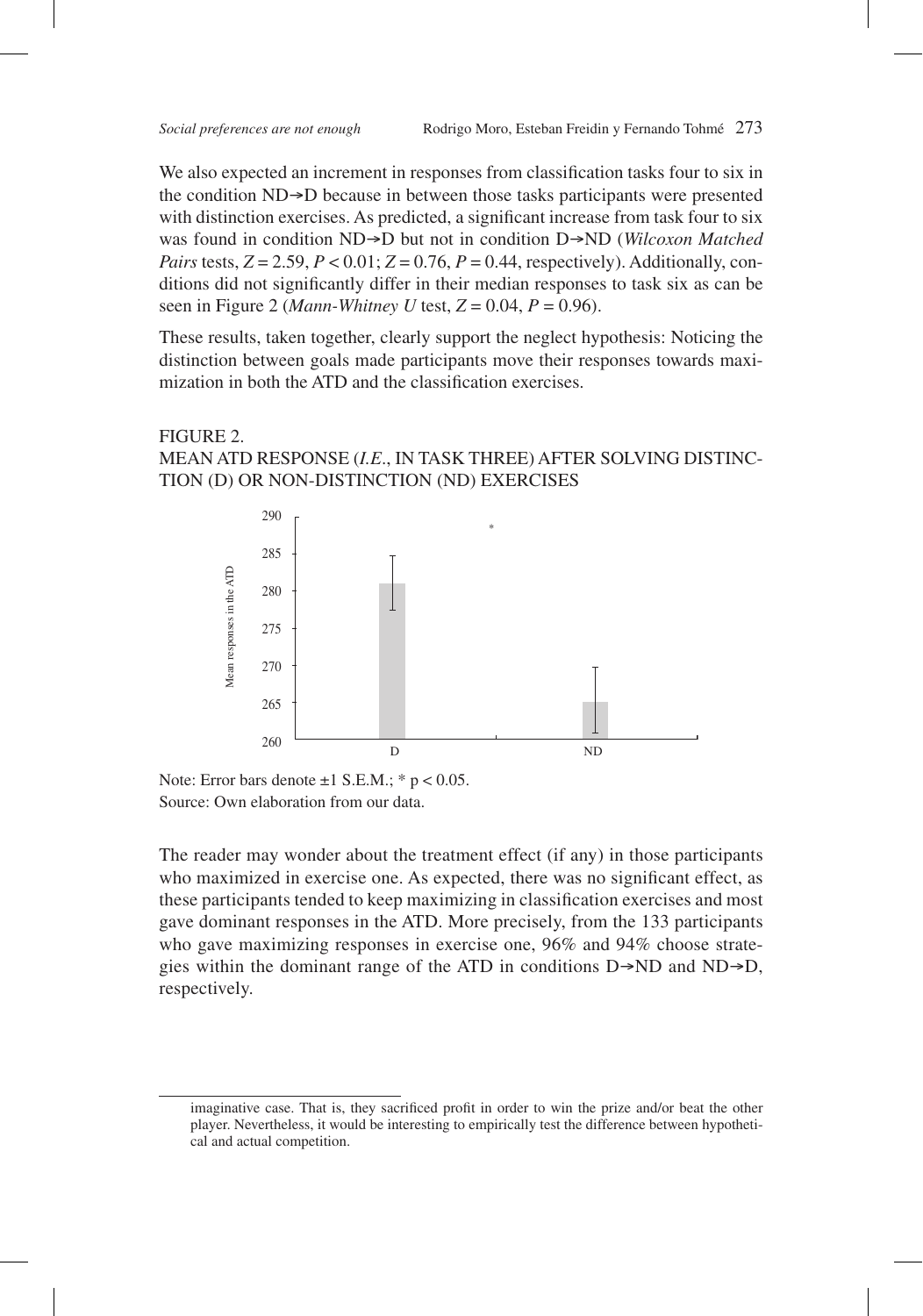Figure 3 shows the distribution of responses to the ATD of all participants who responded correctly to 100% of the distinction and non-distinction questions, including those who maximized in exercise one.

#### FIGURE 3.

DISTRIBUTION OF RESPONSES TO THE ATD (*I.E.*, TASK THREE) AFTER SOLVING DISTINCTION (D) OR NON-DISTINCTION (ND) EXERCISES (ONLY PARTICIPANTS WHO GAVE 100% CORRECT ANSWERS TO DIS-TINCTION AND NON-DISTINCTION QUESTIONS WERE INCLUDED)



Source: Own elaboration from our data.

# **DISCUSSION**

In this study, we found that participants exposed to the fact that profit maximization and competition could be incompatible goals in the ATD tended to switch towards profit maximization more frequently than those *not* exposed to that potential incompatibility of goals. This result provides support for the neglect hypothesis: some participants whose initial response was strictly dominated neglected pursuing profit maximization: either they thought that such a goal and a competitive goal could be simultaneously satisfied, or they were completely unaware of the profit maximization goal. Once participants were explicitly confronted with the possible incompatibility of these two goals, they tended to change their responses in the ATD from strictly dominated to dominant. This treatment effect presumably happened as a result of participants becoming aware of the mentioned incompatibility, and their latter recognition that profit maximization had a higher utility for them. Thus, motivational factors, such as social preferences, cannot completely account for behavior in the ATD: the understanding of the situation cannot be excluded from a complete account of the decisional tendency at stake.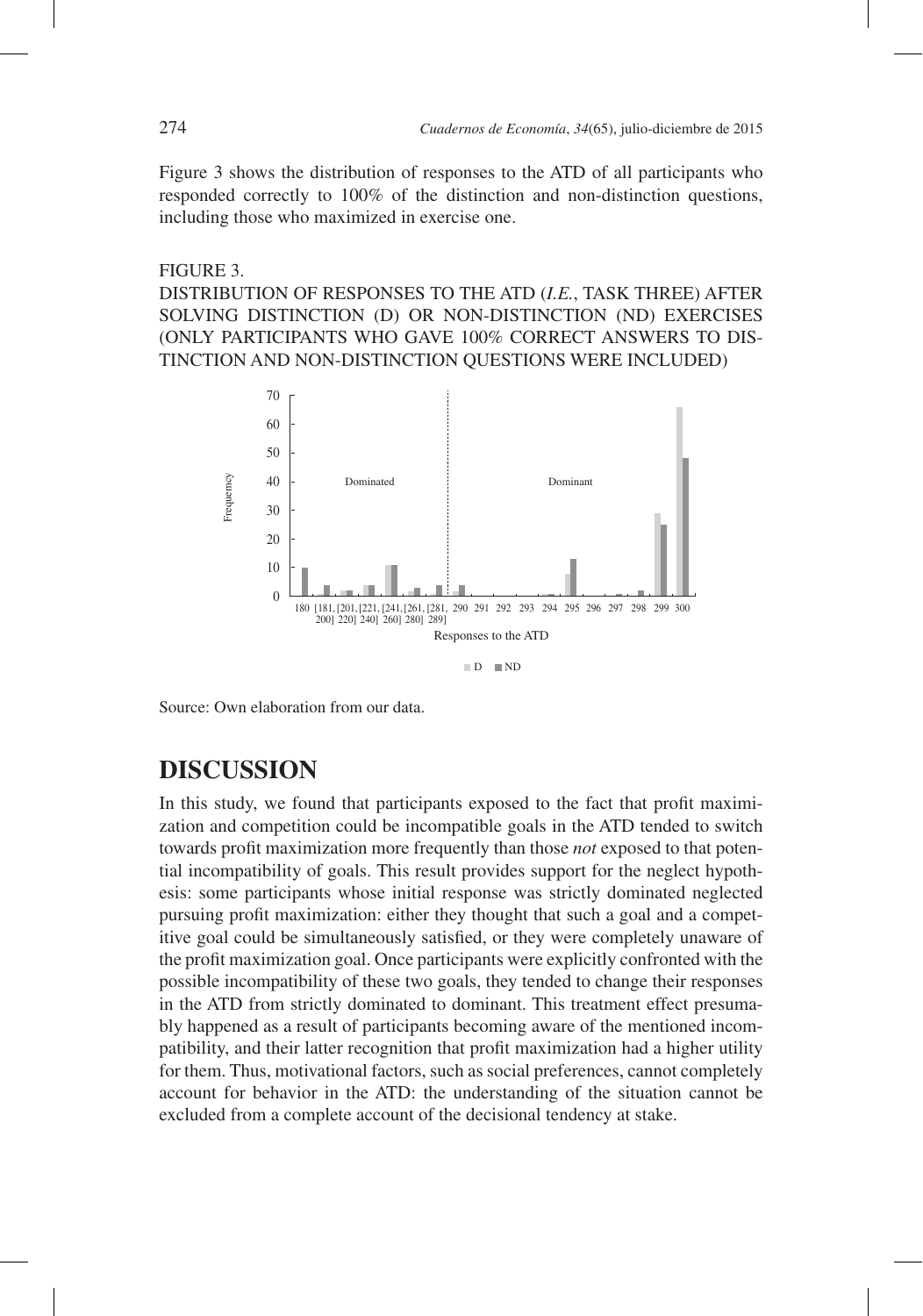The reader may object that it is possible to explain the present treatment effect by appealing again to competitive social preferences: results could be interpreted as if participants did not care about payoff maximization but rather wanted to maximize the payoff difference between their own payment and the payment of the other player. Then, the distinction exercises could have shown them a way to do so. That may be true, but the point we want to establish still holds. Even if the distinction exercises showed participants an alternative and more powerful way to satisfy a competitive preference, there is still a cognitive aspect involved. According to this reformulated competitive account, the distinction exercises would have affected participants' responses, not by affecting their motivation, but by affecting their awareness of strategies that better suited their goals.

We now turn to the relationship between our findings and the literature of k-level reasoning, especially the results reported in Arad and Rubinstein (2012). In order to do this, we need to restrict our attention to choices in the 290-300 range, as choices of dominated strategies cannot be explained by models of k-level reasoning. Our results are somewhat different to those from Arad and Rubinstein. They found evidence of four levels of iterative reasoning (L0-L3), whereas the distribution of responses in the ATD (figure 3) provided clear evidence of only two levels  $(L0, L1,$  namely responding 300 and 299, respectively).<sup>5</sup> We think that a possible explanation for a difference in depth of reasoning between games could be related to the size of the prize parameter, which in the 11-20 game is much higher than in the ATD (it is not only four times higher but it is also higher relative to the range of values: a prize of \$20 in a 11-20 range vs. a prize of \$5 in a 180-300 range). Indeed, the size of the prize parameter greatly affects choices in the original TD (Basu, Becchetti & Stanca, 2011; Capra, Goeree, Gomez & Holt, 1999), as well as in the 11-20 game (Alaoui & Penta, 2013) in the expected direction: the greater the incentive, the more levels of reasoning and the lower the choice.

We want to finish our paper by suggesting a link between our results and some theoretical developments in the social-cognitive literature. An important contribution from psychological studies of decision-making has been to recognize that people may not have well-defined preferences. Instead, preferences are frequently constructed *in situ* and are highly contingent on situational factors (see Bettman*,* Luce & Payne, 1998; Slovic, 1995 and for surveys on the construction of preferences). Additionally, in many contexts, preferences are influenced by the goals participants pursue. The crucial point is that a goal, as any memory construct, fluctuates in *accessibility* across time and contexts according to classical knowledge activation processes. "Accessibility" meaning "… the ease (or effort) with which particular mental contents come to mind" (Kahneman, 2003, p. 699). In other words, activation of a given memory in turn activates/inhibits other memories based on their associative links, which may render a particular goal more or less accessible

<sup>&</sup>lt;sup>5</sup> We do not think that choices of strategy (295) correspond to the sixth level of reasoning, but it could rather just be a salient point within the range.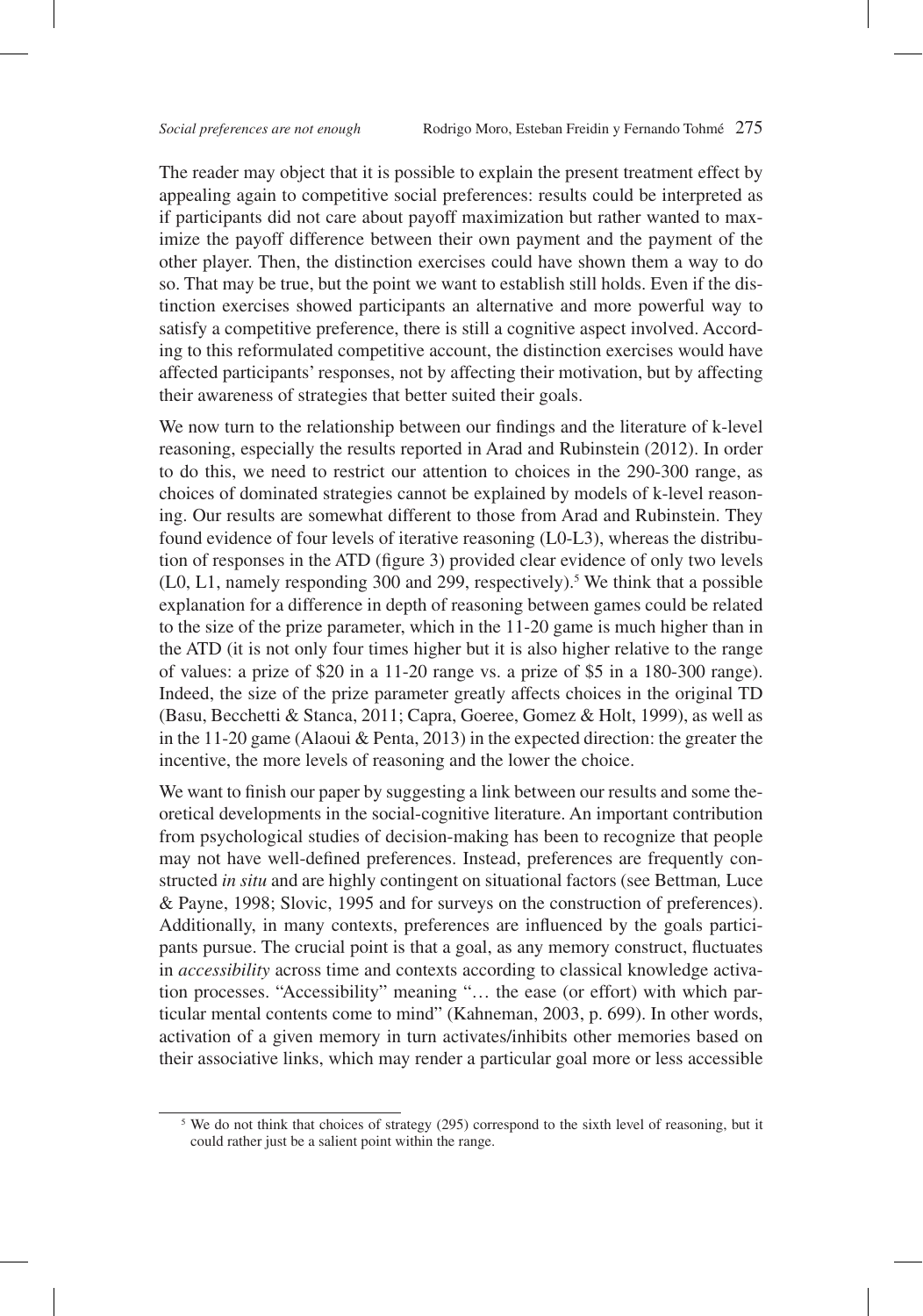depending on situational factors (see Fishbach & Ferguson, 2007). Thus, a person may follow a goal simply because it is more accessible in memory, being unaware of other goals whose satisfaction may involve a higher utility. Going back to the ATD, we know that gains and losses are psychologically salient features similar to the perceptual salience of movement and change (people pay attention to such features and events even involuntarily; Bettman *et al.*, 1998; Kahneman & Tversky, 1979). In this sense, we think that the bonus/discount rule in the ATD may have greatly captured people's attention. Such aspect of the game may have led some participants in our experiment to the pursuit of competitive goals, namely seeking to win-the-bonus/avoid-the-discount. However, it is likely that many of those participants also valued the goal of profit maximization. Thus, the explicit confrontation of goals in our experiment may have raised the accessibility and pursuit of the latter goal. Of course, it is clear that more evidence is needed to justify this link, but we think this is a promising avenue for future research.

# **CONCLUSION**

In many interactive contexts, people behave in diverse anomalous ways because they have social preferences. However, an explanation exclusively based on social preferences may not be adequate to account for behavior in more complex contexts, where cognitive factors may also play an important role. Our study can be seen as empirical proof of such a possibility. More research is needed, however, to establish the details of the interaction between motivational and cognitive factors in this and other games.

## **REFERENCES**

- 1. Alaoui, L., & Penta, A. (2013). Level k-reasoning and Incentives. Deposit de la Recercade Catalunya, Universitat Pompeu Fabra, Barcelona. Retrieved from http://hdl.handle.net/2072/214104.
- 2. Arad, A., & Rubinstein, A. (2012). The 11-20 money request game: A level-k reasoning study. *American Economic Review*, *102*(7), 3561-3573.
- 3. Basu, K. (1994). The traveler's dilemma: Paradoxes of rationality in game theory. *The American Economic Review, 84*(2), 391-395.
- 4. Basu, K., Becchetti, L., & Stanca, L. (2011). Experiments with the traveler's dilemma: Welfare, strategic choice and implicit collusion. *Social Choice and Welfare*, *37*(4), 575-595.
- 5. Becker, T., Carter, M., & Naeve, J. (2005) Experts playing the traveler's dilemma (Working Paper 252). Institute for Economics, Hohenheim University. Retrieved from http://ideas.repec.org/p/hoh/hohdip/252.html.
- 6. Bettman, J. R., Luce, M. F., & Payne, J. W. (1998). Constructive consumer choice processes. *The Journal of Consumer Research, 25*(3), 187-217.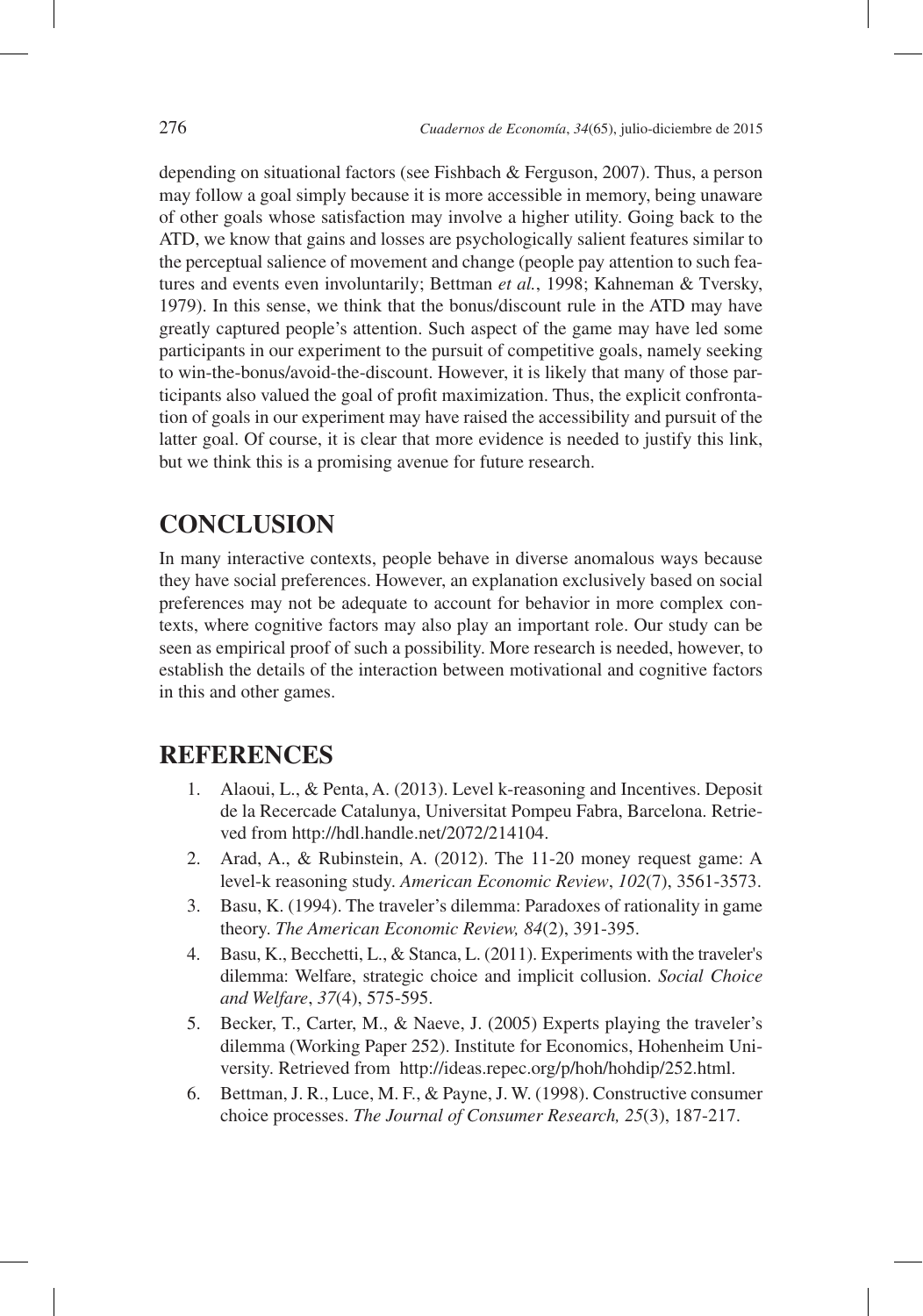- 7. Brañas-Garza, P., Espinosa, M., & Rey-Biel, P. (2011). Traveler's types. *Journal of Economic Behavior and Organization*, *78*, 25-36.
- 8. Camerer, C. (2003). *Behavioral game theory: Experiments on strategic interaction*. Princeton: Princeton University Press.
- 9. Camerer, C. (2006). Behavioral game theory: Predicting human behavior in strategic situations. In C. Camerer, G. Loewenstein & M. Rabin (eds.), *Advances in behavioral economics* (pp. 374-392). Princeton: Princenton University Press.
- 10. Camerer, C., Ho, T., & Chong, K. (2002). Sophisticated EWA learning and strategic teaching in repeated games. *Journal of Economic Theory*, *104*, 137-188.
- 11. Capra, C. M., Goeree, J., Gomez, R., & Holt, C. (1999). Anomalous behavior in a traveler's dilemma? *American Economic Review*, *89*(3), 678- 690.
- 12. Colman, A. M. (2003). Cooperation, psychological game theory, and limitations of rationality in social interaction. *Behavioral and Brain Sciences*, *26*, 139-198.
- 13. Devetag, G., & Warglien, M. (2008). Playing the wrong game: An experimental analysis of relational complexity and strategic misrepresentation. *Games and Economic Behavior*, *62*, 364-382.
- 14. Eckel, C., & Grossman, P. (1996). Altruism in anonymous dictator games. *Games and Economic Behavior*, *16*(2), 181-191.
- 15. Fehr, E., & Fischbacher, U. (2002). Why social preference matters: The impact on non-selfish motives on competition, cooperation and incentives. *The Economic Journal*, *112*, C1-C33.
- 16. Fehr, E., & Schmidt, K. (1999). A theory of fairness, competition, and cooperation. *Quarterly Journal of Economics*, *114*(3), 817-868.
- 17. Fishbach, A., & Ferguson, M. J. (2007). The goal construct in social psychology. In A. W. Kruglanski & E. T. Higgins (eds.), *Social Psychology: Handbook of Basic Principles* (pp. 490-515). New York: The Guilford Press.
- 18. Freidin, E., Moro, R., Auday, M., & Tohmé, F. (2011). Elecciones aparentemente irracionales en el dilema del viajero alternativo. In M. C. Richaud & V. Lemos (eds.), *Psicología y otras ciencias del comportamiento: compendio de investigaciones actuales* (vol. 1, pp. 289-300). Libertador San Martín: CIIPME.
- 19. Kahneman, D. (2003). A perspective on judgment and choice: Mapping bounded rationality. *American Psychologist*, *58*, 697-720.
- 20. Kahneman, D., & Tversky, A. (1979). Prospect theory. *Econometrica*, *47*, 263-292.